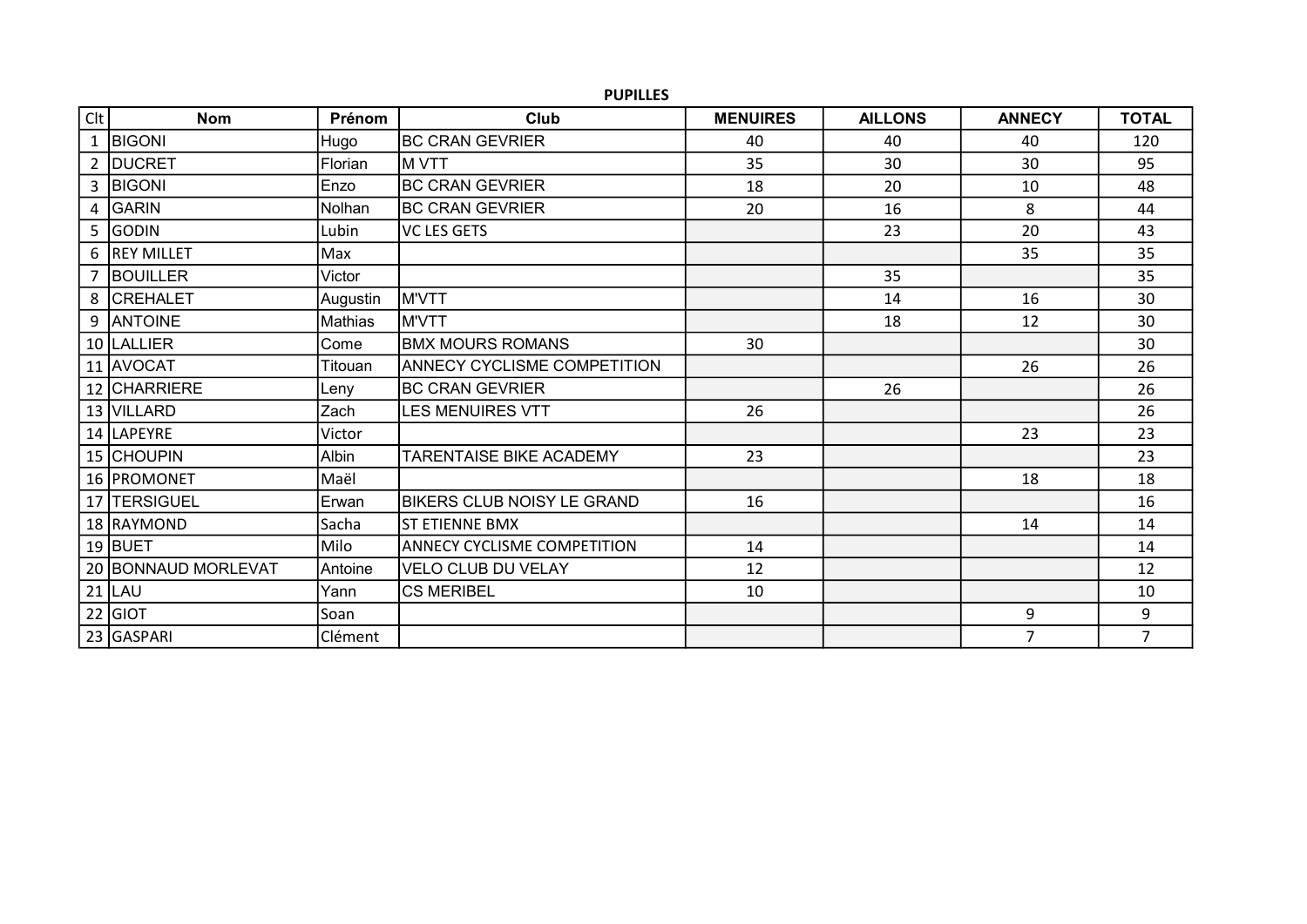|                | <b>BENJAMINS</b>       |               |                                    |                 |                |                |                |  |
|----------------|------------------------|---------------|------------------------------------|-----------------|----------------|----------------|----------------|--|
| C <sub>l</sub> | <b>Nom</b>             | Prénom        | Club                               | <b>MENUIRES</b> | <b>AILLONS</b> | <b>ANNECY</b>  | <b>TOTAL</b>   |  |
|                | 1 DUFOUR               | Justin        | <b>VELO CLUB DU VELAY</b>          | 40              | 35             | 30             | 105            |  |
|                | 2 GODIN                | Leo           | <b>VC LES GETS</b>                 |                 | 40             | 40             | 80             |  |
|                | 3 MICHEL JACQUARD      | Matteo        | <b>M VTT</b>                       | 20              | 30             | 20             | 70             |  |
|                | 4   CATHELINEAU        | Mathis        | M VTT                              | 30              | 18             | 18             | 66             |  |
|                | 5 COMTE                | Lyam          | <b>M'VTT</b>                       |                 | 20             | 23             | 43             |  |
|                | 6 ROBIN                | Leo           | <b>SPORT MOTO VTT TEAM</b>         | 18              | 14             | 6              | 38             |  |
|                | 7 RAYMOND              | Colin         | ST ETIENNE BMX                     |                 |                | 35             | 35             |  |
|                | 8 PINARD               | Thomas        | <b>M'VTT</b>                       |                 | 23             | 12             | 35             |  |
|                | 9 VILLARD              | Timo          | <b>LES MENUIRES VTT</b>            | 35              |                |                | 35             |  |
|                | 10 BALESTRA            | Ange          | lucpv                              |                 | 26             | 4              | 30             |  |
|                | 11 BONHOMME            | Tony          | Annecy BMX Club                    |                 |                | 26             | 26             |  |
|                | <b>12 UCCHA BARROS</b> | Nolan         | <b>SPORT MOTO VTT TEAM</b>         | 3               | 16             | $\overline{7}$ | 26             |  |
|                | 13 BORIES              | Antoine       | <b>BIKERS DU PIC</b>               | 26              |                |                | 26             |  |
|                | 14 BESSON              | Cesar         | IM VTT                             | 12              | 12             |                | 24             |  |
|                | 15 CHAPUIS             | Thibaud       | <b>LES MENUIRES VTT</b>            | 23              |                |                | 23             |  |
|                | 16 LUGINBUHL           | Antoine       | <b>BC PONT EVEQUE</b>              | $\overline{7}$  | 10             |                | 17             |  |
|                | 17 DUCHENE             | Mathis        |                                    |                 |                | 16             | 16             |  |
|                | 18 BORREL              | Mathis        | <b>LES MENUIRES VTT</b>            | 16              |                |                | 16             |  |
|                | 19 KELLER              | Ylies         | <b>CS VTT CHAMONIX</b>             |                 |                | 14             | 14             |  |
|                | 20 CHAVARD             | Gabriel       | <b>TARENTAISE BIKE ACADEMY</b>     | 14              |                |                | 14             |  |
|                | 21 SULPICE             | PAUL          | ANNECY CYCLISME COMPETITION        |                 |                | 10             | 10             |  |
|                | 22 COUSIN              | Arthur        | <b>LES MENUIRES VTT</b>            | 10              |                |                | 10             |  |
|                | 23 PERON               | Elowan        | <b>ANNECY CYCLISME COMPETITION</b> |                 |                | 9              | 9              |  |
|                | 24 TOURNOUD            | Theo          | <b>BMX MONTMELIAN</b>              |                 | 9              |                | 9              |  |
|                | 25 PERRIN              | Eloi          | <b>LES MENUIRES VTT</b>            | 9               |                |                | 9              |  |
|                | 26 COURTIAL            | <b>Marius</b> | <b>CLUB SPORT MOTO VT TEAM</b>     |                 |                | 8              | 8              |  |
|                | 27 DIDIER              | Timoty        | <b>GRIZZLY BIKE MAURIENNE</b>      | 8               |                |                | 8              |  |
|                | 28 DEURVEILHER         | Andrea        |                                    | 6               |                |                | 6              |  |
|                | 29 LATHUILE            | Martin        | <b>ANNECY CYCLISME COMPETITION</b> |                 |                | 5              | 5              |  |
|                | $30$ JAY               |               | Alexandre LES MENUIRES VTT         | 5               |                |                | 5              |  |
|                | 31 FERRY               | Louka         | <b>LES MENUIRES VTT</b>            | $\overline{4}$  |                |                | 4              |  |
|                | 32 JEANNOT             | Axel          | M'VTT                              |                 |                | 3              | 3              |  |
|                | 33 BESSON              | César         | M'VTT                              |                 |                | $\overline{2}$ | $\overline{2}$ |  |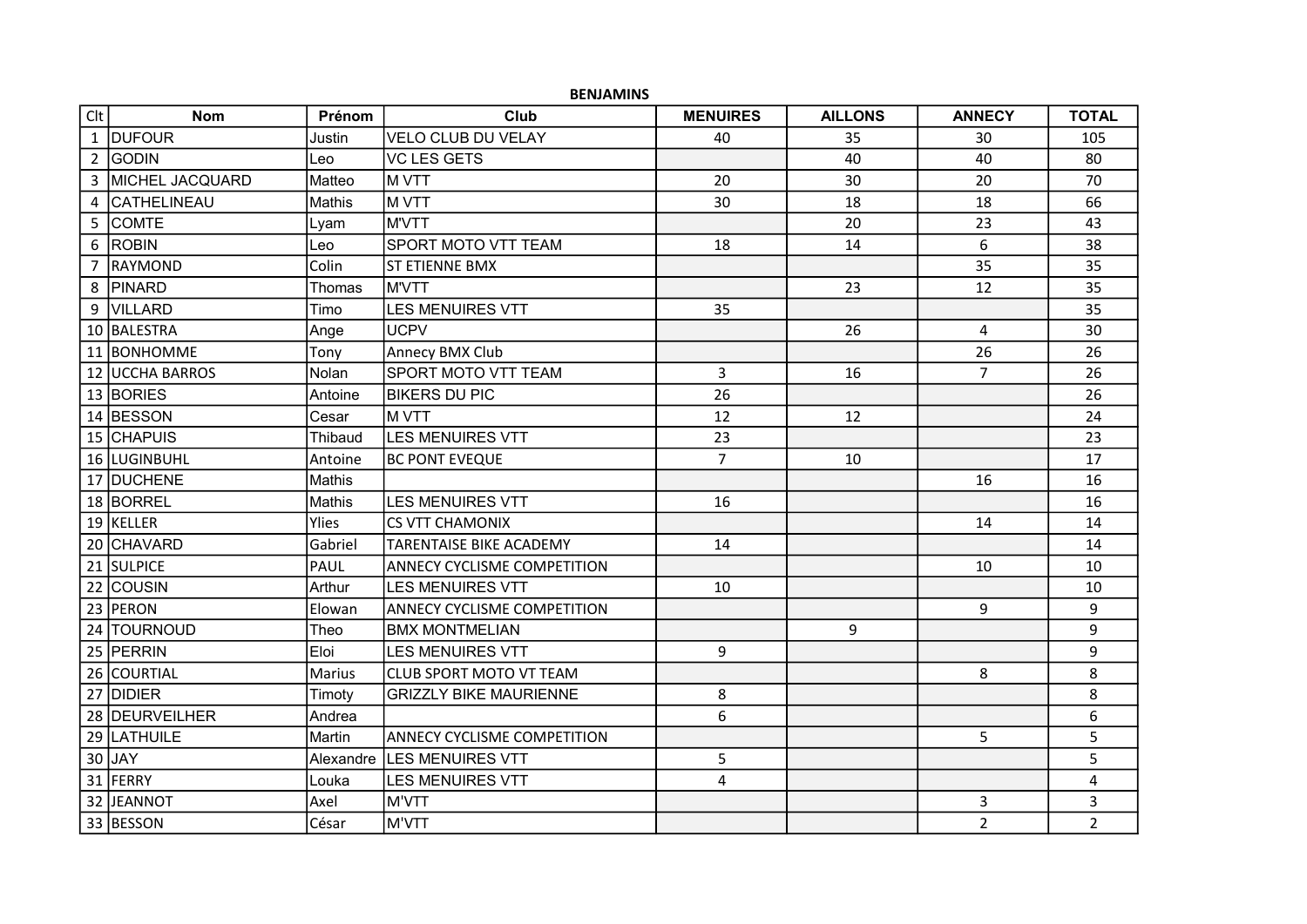## MINIMES

| Clt | <b>Nom</b>         | Prénom         | Club                               | <b>MENUIRES</b> | <b>AILLONS</b> | <b>ANNECY</b>  | <b>TOTAL</b>   |
|-----|--------------------|----------------|------------------------------------|-----------------|----------------|----------------|----------------|
|     | 1 BERNARD LIEVENS  | Maiko          | <b>TEAM VTT LES PIRATES</b>        | 35              | 40             | 26             | 101            |
|     | 2 BERGER           | Sacha          | <b>VV SAVIGNOLAIS</b>              | 20              | 35             | 12             | 67             |
|     | 3 BERHAULT         | Thomas         | <b>VERCORS VTT</b>                 | 40              |                | 20             | 60             |
|     | 4  LEPINAY         | Nathan         | <b>RVTT</b>                        | 23              | 30             | 4              | 57             |
|     | 5 KELLER           | Milan          | <b>CS CHAMONIX</b>                 | 30              | 18             |                | 48             |
|     | 6 CHOVIN           | Guerlain       | <b>FOUILLOUSE BICROSS</b>          |                 | 12             | 35             | 47             |
|     | 7 COUTTET          | Elno           | <b>CS CHAMONIX</b>                 | 16              | 16             | 9              | 41             |
|     | 8  TECHER          | Leo            | R VTT                              |                 |                | 40             | 40             |
|     | 9 WILLEMS          | Leopold        | <b>ANNECY CYCLISME COMPETITION</b> | 8               | 8              | 18             | 34             |
|     | 10 DERAIL          | <b>Bastien</b> | <b>BMX VALLEE DU GIER</b>          |                 | 20             | 14             | 34             |
|     | 11 QUARATO         | Lucas          | ANNECY CYCLISME COMPETITION        | $\overline{7}$  | 26             |                | 33             |
|     | 12 DEJARDIN        | Sacha          | ANNECY CYCLISME COMPETITION        |                 |                | 30             | 30             |
|     | 13 AGNELET         | Matheo         | <b>CS LA CLUSAZ</b>                | 26              | $\overline{3}$ |                | 29             |
|     | 14 FAURE           | Paul           | SPORT MOTO VTT TEAM                | 12              | 14             |                | 26             |
|     | 15 DUBOIS          | Clément        | <b>ANNECY CYCLISME COMPETITION</b> |                 |                | 23             | 23             |
|     | 16 ESTELLE GEORGET | Liam           | <b>CC DIE</b>                      |                 | 23             |                | 23             |
|     | 17 GIRARD          | Lucas          |                                    |                 |                | 16             | 16             |
|     | 18 LESPINE         | Quentin        | CS LA CLUSAZ                       | 10              | 6              |                | 16             |
|     | 19 MOIROUD         | Yoann          | <b>EC MUROISE</b>                  | 14              |                |                | 14             |
|     | 20 METRAL          | Valentin       | <b>SPORT MOTO VTT TEAM</b>         | 6               |                | 5              | 11             |
|     | 21 RAFFOUL         | Paul           | ANNECY CYCLISME COMPETITION        |                 |                | 10             | 10             |
|     | 22 CADOUX          | Nolan          | <b>CLIC VTT</b>                    |                 | 10             |                | 10             |
|     | 23 BEYER STANNOW   | Sebastian      | ICS CHAMONIX                       |                 | 9              |                | 9              |
|     | 24 CHOUPIN         | Emile          | <b>TARENTAISE BIKE ACADEMY</b>     | 9               |                |                | 9              |
|     | 25 REY MILLET      | Antoine        | <b>ANNECY CYCLISME COMPETITION</b> |                 |                | 8              | 8              |
|     | 26 BLANC           | maxime         | <b>ANNECY CYCLISME COMPETITION</b> |                 |                | $\overline{7}$ | $\overline{7}$ |
|     | 27 HEMPHILL        | Liam           | <b>CS LA CLUSAZ</b>                |                 | $\overline{7}$ |                | $\overline{7}$ |
|     | 28 RIBAS           | Gabriel        | <b>VTT Chartreuse</b>              |                 |                | 6              | 6              |
|     | 29 JAQUIMANDI      | Mano           | <b>CLIC VTT</b>                    |                 | 5              |                | 5              |
|     | 30 THOME           | Victor         | ANNECY CYCLISME COMPETITION        | 5               |                |                | 5              |
|     | 31 RAINBIRD        | Xavier         | <b>CS CHAMONIX</b>                 |                 | 4              |                | $\overline{4}$ |